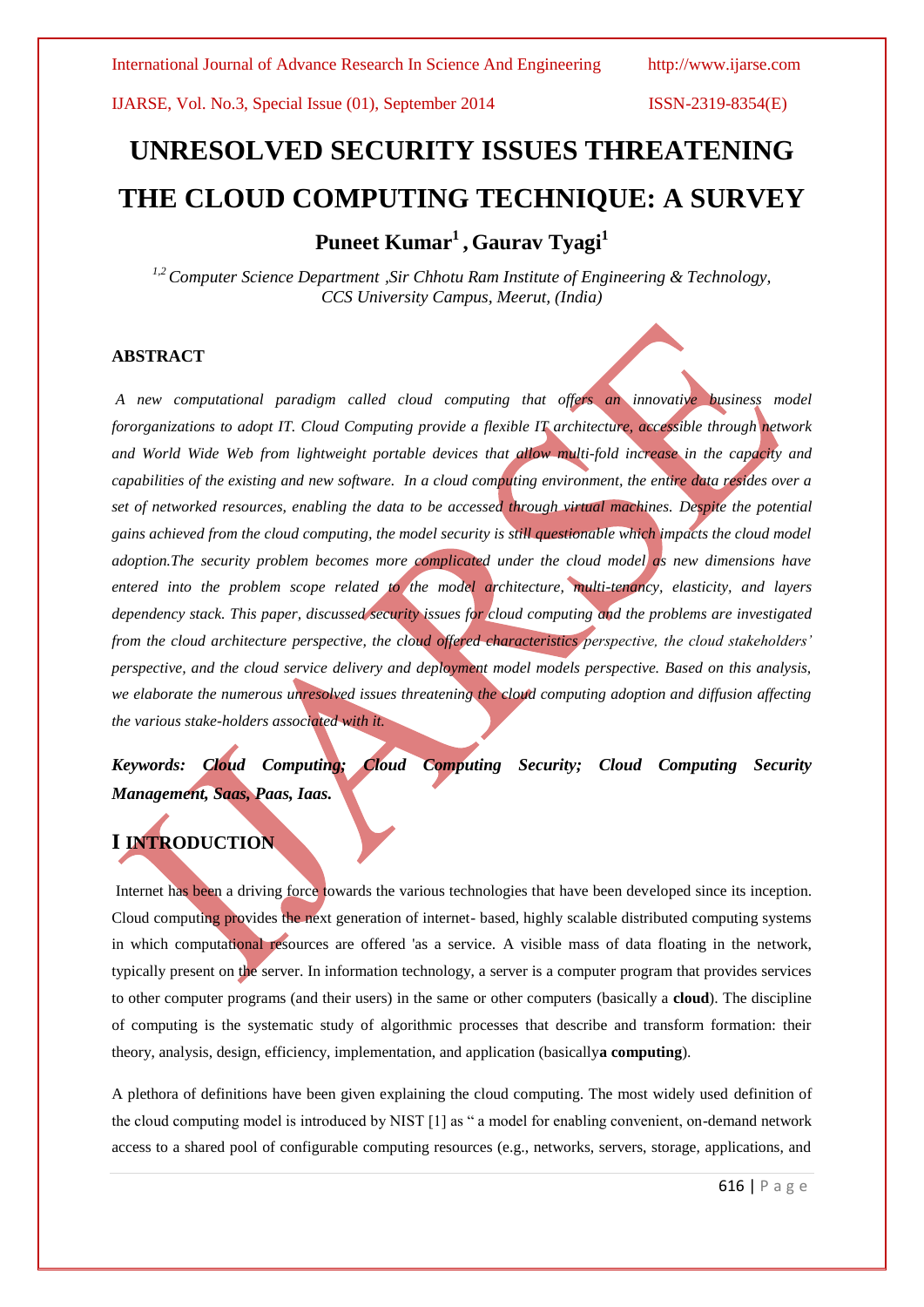services) that can be rapidly provisioned and released with minimal management effort or service provider interaction. ".

Cloud computing is defined as a model for enabling ubiquitous, convenient, on-demand network access to a shared pool of configurable computing resources (e.g. networks, servers, storage devices and services) that can be rapidly provisioned and released with minimal management effort or service provider interaction [2] In such an environment users need not own the infrastructure for various computing services. In fact, they can be accessed from any computer in any part of the world. This integrates features supporting high scalability and multi-tenancy, offering enhanced flexibility in comparison to the earlier existing computing methodologies. It can deploy, allocate or reallocate resources dynamically with an ability to continuously monitor their performance [2].

Multi-tenancy and elasticity are two key characteristics of the cloud model. Multi-Tenancy enables sharing the same service instance among different tenants. Elasticity enables scaling up and down resources allocated to a service based on the current service demands. Both characteristics focus on improving resource utilization, cost and service availability. The advantages of using cloud computing include: (i) Reduced hardware and maintenance cost, (ii) accessibility around the globe, and (iii) Flexibility and highly automated processeswherein the customer need not worry about mundane concerns like software up-gradation [3, 4]. Despite the potential benefits and revenues that could be gained from the cloud computing model, the model still has a lot of open issues that impact the model creditability and pervasiveness. Vendor lock-in, multi-tenancy and isolation, data management, service portability, elasticity engines, SLA management, and cloud security are well known open research problems in the cloud computing model.

In this paper we analyze existing challenges and issues involved in the cloud computing security problem. We group these issues into architecture-related issues, service delivery model-related issues, cloud characteristicrelated issues, and cloud stakeholder-related issues. Our objective is to identify the weak points in the cloud model. We present a detailed analysis for each weakness to highlight their root causes. This will help cloud providers and security vendors to have a better understanding of the problem. It also helps researchers being aware of the existing problem dimensions and gaps. Our paper is organized as follows. In section 2.0, we explore previous efforts in defining cloud security problems and challenges. Sections 3 explore the cloud computing security problem from different perspectives. Section 4.0 summarizes our conclusions and what we believe are the key dimensions that should be covered by any cloud security solution. Finally, in section 5.0.we discuss the future work focusing on one of the discussed security enablers (cloud security management).

### **II. LITERATURE REVIEW**

Cloud computing security challenges and issues discussed various researchers. The Cloud Computing Use Cases group [6] discusses the different use case scenarios & related requirements that may exist in the cloud computing model. They consider use cases from different perspectives including customers, developers and security engineers. ENISA [7] investigated the different security risks related to adopting cloud computing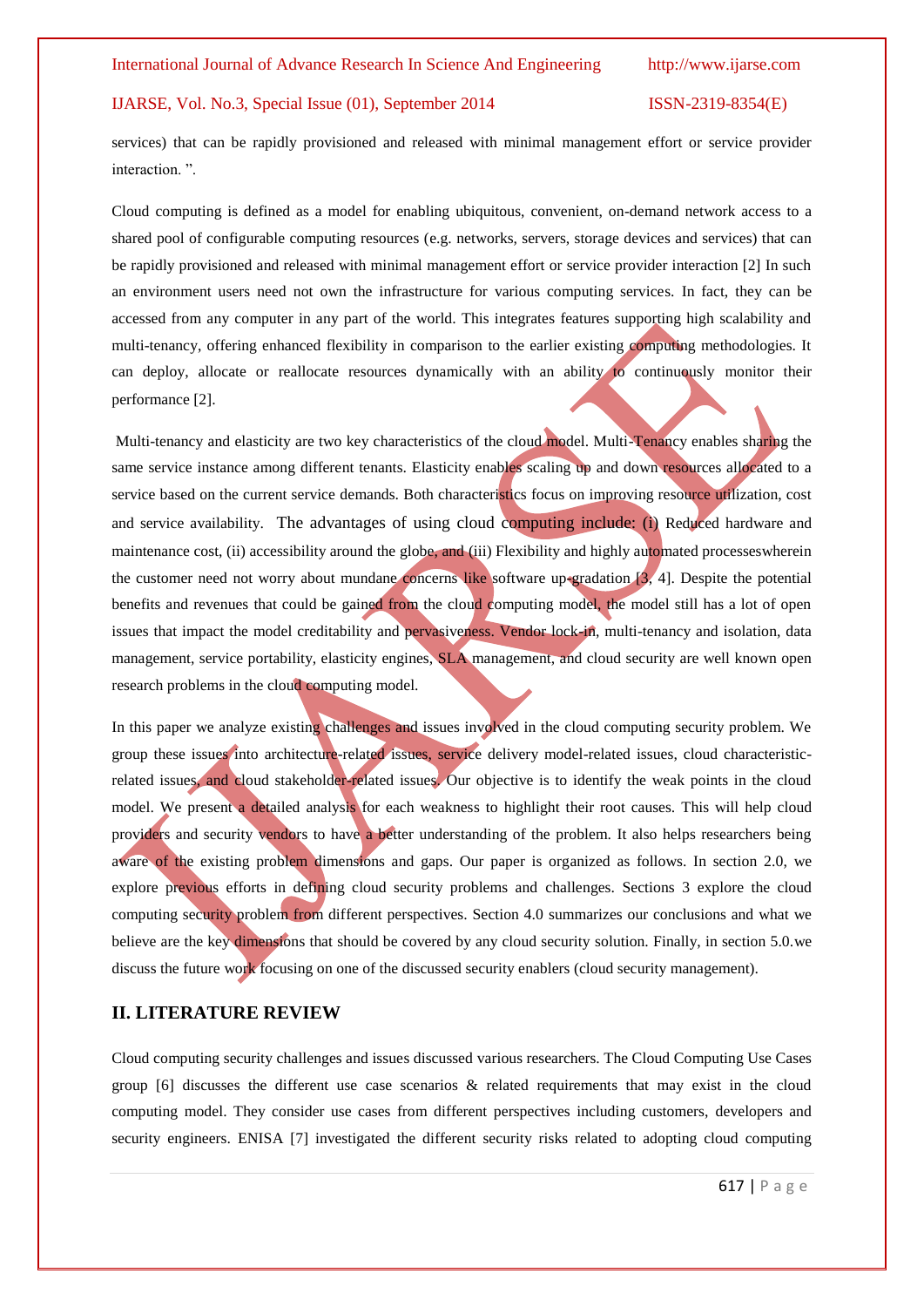alongwith the affected assets, the risks likelihood, impacts, and vulnerabilities in cloud computing that may lead to such risks. . Similar efforts discussed in" TopThreats to Cloud Computing" by CSA [8}Balachandra et al[9] discuss the security SLA's specifications and objectives related to data locations, segregation and data recovery. Kresimir et al [10] discuss high level security concern in the cloud computing model such as data integrity, payment, and privacy of sensitive information. Bernd et al [11] discuss the security vulnerabilities existing in the cloud platform. The authors grouped the possible vulnerabilities into technology -related, cloud characteristics -related, security controls- related. Subashini et al [12] discuss the security challenges of the world service delivery model, focusing on the SaaS model. In our research we did a deep investigation in the cloud model to identify the root causes and key participating dimensions in such security issues/problems discussed by the previous work. This will help better to understand the problem & delivery solutions.

### **III. ARCHITECTURE& SECURITY**

The Cloud Computing model has three service delivery models and main three deployment models [1] models are: The deployment models are (1) Private cloud: a cloud platform is dedicated for specific organization, (2) Public cloud: a cloud platform available to public users to register and use the available infrastructure, and (3) Hybrid cloud: a private cloud that can extend to use resources in public clouds. Public cloud are the most vulnerable deployment model because for public users to host their services who may be malicious users. According to the different types of services offered, cloud computing can be consideredto consist of three layers. **Infrastructure as a Service (***IaaS)* is the lowest layer that provides basic infrastructure supportservice. **Platform as a Service (***PaaS)* layer is the middle layer, which offers platform oriented services, besides providing theenvironment for hosting user's applications. **Software as a Service** *(SaaS)* is the topmost layer which features a completeapplication offered as service on demand [13, 14].

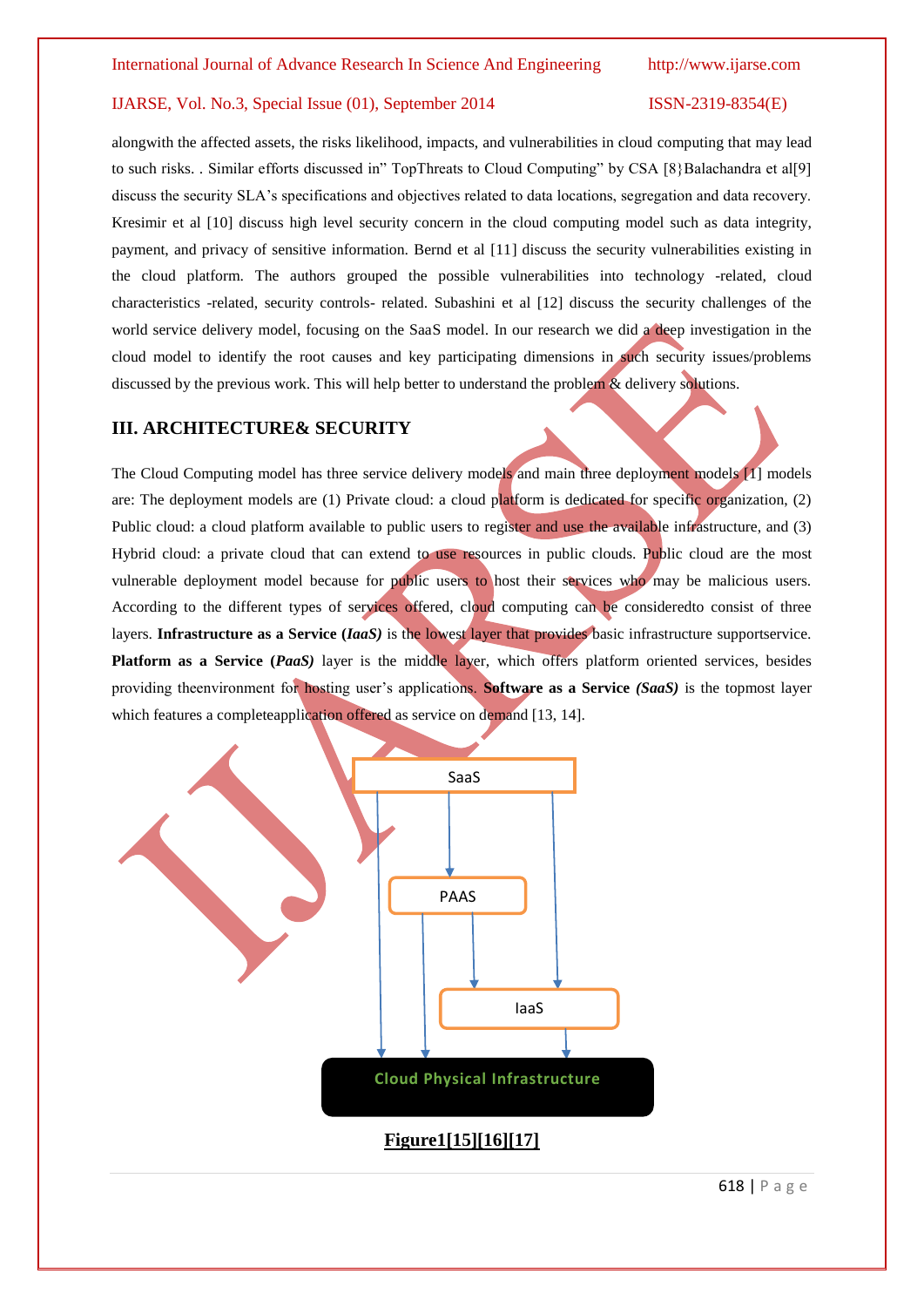SaaS ensures that complete applications are hosted on theinternet and users use them. The payment is made on a pay per-use model. It eliminates the need to install and run theapplication on the customer's local computer, thus alleviatingthe customer's burden for software maintenance. In SaaS, there is the Divided Cloud and Convergence coherencemechanism whereby every data item has either the "ReadLock" or "Write Lock" [15]. Two types of servers are used by SaaS: the Main Consistence Server (MCS) and DomainConsistence Server (DCS). Cache coherence is achieved bythe cooperation between MCS and DCS [16]. In SaaS, if the MCS is damaged, or compromised, the control over the cloud environment is lost. Hence securing the MCS is of greatimportance.

### **3.1 Characterstics and Security**

To achieve efficient utilization of resources, cloud providers need to increase their resource utilization while decreasing cost. At the same time consumers need to use resources as far as needed while being able to increase or decrease resources consumption based on actual demands. Cloud computing models provide Multi-tenancy and Elasticity to achieve efficient utilization of resources. . Both characteristics turn out to have serious implications on the cloud model security. Multi-tenancy implies sharing of computational resources, storage, services, and applications with other tenants. To deliver *secure multi-tenancy* there should be *isolation* among tenants' data (at rest, processing and transition) and *location transparency* where tenants have no knowledge or control over the specific location of their resources (may have high level control on data location such as country or region level), to avoid planned attacks that attempt to co-locate with the victim assets [19]. In *IaaS*, isolation should consider VMs' storage, processing, memory, cache memories, and networks. In *PaaS,* isolation should cover isolation among running services and APIs' calls. In *SaaS,* isolation should isolate among transactions carried out on the same instances by different tenants and data.



Elasticity implies being able to scale up or down resources assigned to services based on the current demand. Scaling up and down of tenant's resources gives the opportunity to other tenants to use the tenant previously assigned resources. This may lead to confidentiality issues. Moreover, Elasticity includes a service placement engine that maintains a list of the available resources from the provider's offered resources pool. This list is used to allocate resources to services. Such placement engines should incorporate cloud consumers' security and legal requirements such as avoid placing competitors services on the same server, data location should be within the tenants' country boundaries. Placement engines may include a migration strategy where services are migrated from physical host to another or from cloud to another in order to meet demands and efficient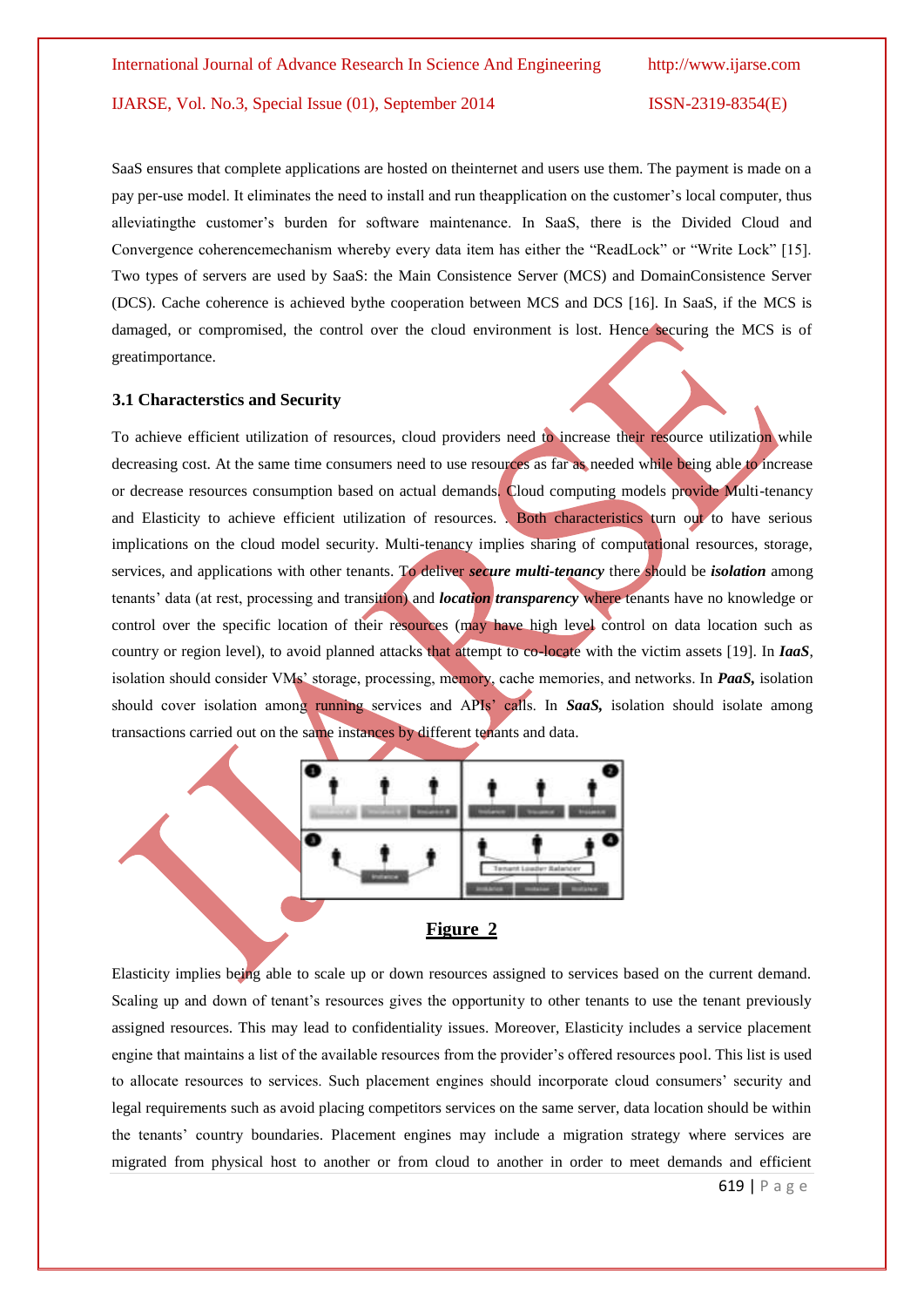utilization of the resources. This migration strategy should take into account the same security constraints. Furthermore, security requirements defined by service consumers should be migrated with the service and initiates a process to enforce security requirements on the new environment, as defined by cloud consumers, and updates the current cloud security model.

### **3.2 Cloud Computing's Deep Dependenncies Stack**

The cloud computing model depends on a deep stack of dependent layers of objects (VMs, APIs, Services and Applications) where the functionality and security of a higher layer depends on the lower ones. The **IaaS** model covers cloud physical infrastructure layer (storage, networks and servers), virtualization layer (hypervisors), and virtualized resources layer (VMs, virtual storage, virtual networks). The **PaaS** model covers the platform layers (such as application servers, web servers, IDEs, and other tools), and APIs and Services layers. The **PaaS** layer depends on the virtualization of resources as delivered by IaaS. The **SaaS** model covers applications and services offered as a service for end users, as shown in figure 3. The **SaaS** layer depends on a layer of platforms to host the services and a layer of virtualization to optimize resources utilization when delivering services to multi-tenant. This deep dependency stack of cloud objects complicates the cloud security problem as the security of each object/layer depends on the security of the lower objects/layers. Furthermore, any breach to any cloud objects will impact the security of the whole cloud platform. Each cloud layer/object has a set of security requirements and vulnerabilities so it requires a set of security controls to deliver secured service. This results in a huge number of security controls that needs to be managed. Moreover, managing such heterogeneous security controls to meet security needs is a complex task, taking into account conflicts among the security requirements and among security controls at each layer. This may result in an inconsistent security model. Hence, a unified security control management module is required. This module should coordinate and integrate among the various layers' security controls based on security needs.



### **3.3 Stakeholders and Security Implications**

The cloud computing model has different involved stakeholders: **cloud provider** (an entity that delivers infrastructures to the cloud consumers), **service provider** (an entity that uses the cloud infrastructure to deliver applications/services to end users), and **service consumer** (an entity that uses services hosted on the cloud infrastructure). Each stakeholder has their own security management systems/processes and each one has their own expectations (requirements) and capabilities (delivered) from/to other stakeholders. This leads to: (1) A set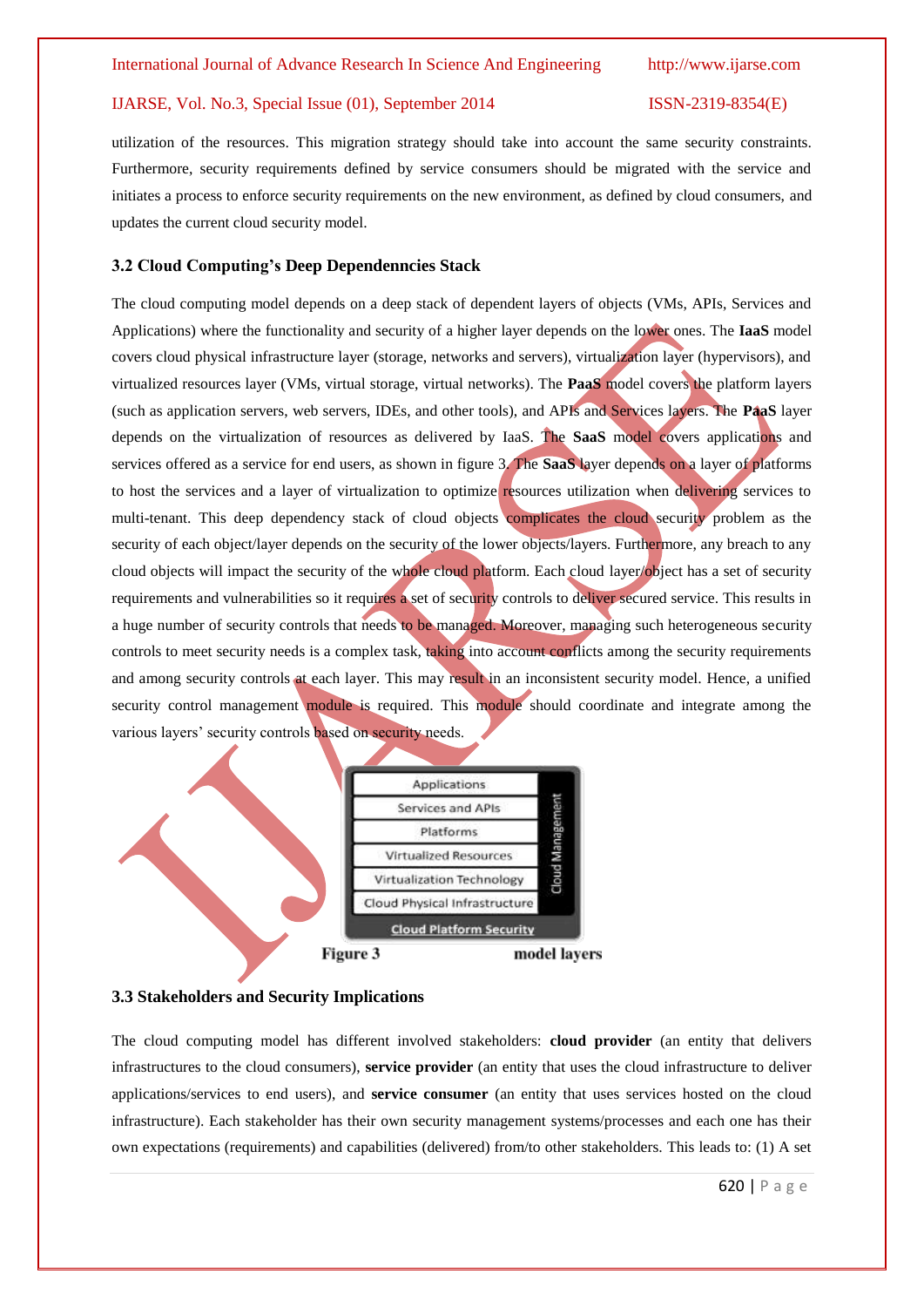of security requirements defined on a service by different tenants that may conflict with each other. So security configurations of each service should be maintained and enforced on the service instances level and at runtime taking into account the possibility of changing requirements based on current consumers' needs to mitigate new risks; (2) Providers and consumers need to negotiate and agree on the applied security properties. However, no standard security specification notations are available that can be used by the cloud stakeholders to represent and reason about their offered/required security properties; and (3) Each stakeholder has their own security management processes used to define their assets, expected risks and their impacts, and how to mitigate such risks. Adopting cloud model results in losing control from both involved parties,includingcloud providers (who are not aware of the contents and security requirements of services hosted on their infrastructures) and cloud consumers (who are not able to control The cloud computing model has different involved stakeholders: **cloud provider** (an entity that delivers infrastructures to the cloud consumers), **service provider** (an entity that uses the cloud infrastructure to deliver applications/services to end users), and **service consumer** (an entity that uses services hosted on the cloud infrastructure). Each stakeholder has their own security management systems/processes and each one has their own expectations (requirements) and capabilities (delivered) from/to other stakeholders. This leads to: (1) A set of security requirements defined on a service by different tenants that may conflict with each other. So security configurations of each service should be maintained and enforced on the service instances level and at runtime taking into account the possibility of changing requirements based on current consumers' needs to mitigate new risks; (2) Providers and consumers need to negotiate and agree on the applied security properties. However, no standard security specification notations are available that can be used by the cloud stakeholders to represent and reason about their offered/required security properties; and (3) Each stakeholder has their own security management processes used to define their assets, expected risks and their impacts, and how to mitigate such risks. Adopting cloud model results in losing control from both involved parties,includingcloud providers (who are not aware of the contents and security requirements of services hosted on their infrastructures) and cloud consumers (who are not able to control neither on their assets security nor on other services sharing the same resources). Security SLA management frameworks represent part of the solution related to security properties specification, enforcement and monitoring. However, SLAs still don't cover security attributes in their specifications [20]. Moreover, SLAs are high level contracts where the details of the security policies and security control and how to change at runtime are not included.

On the other side, cloud providers are not able to deliver efficient and effective security controls because they are not aware of the hosted services' architectures. Furthermore, cloud providers are faced with a lot of changes to security requirements while having a variety of security controls deployed that need to be updated. This further complicates the cloud providers' security administrators' tasks. Transparency of what security is enforced, what risks exist, and what breaches occur on the cloud platform and the hosted services must exist among cloud providers and consumers. This is what is called "trust but verify" [21], where cloud consumers should trust in their providers meanwhile cloud providers should deliver tools to help consumers to verify and monitor security enforcements.

### **3.4 Service Delivery Models and Security Implications**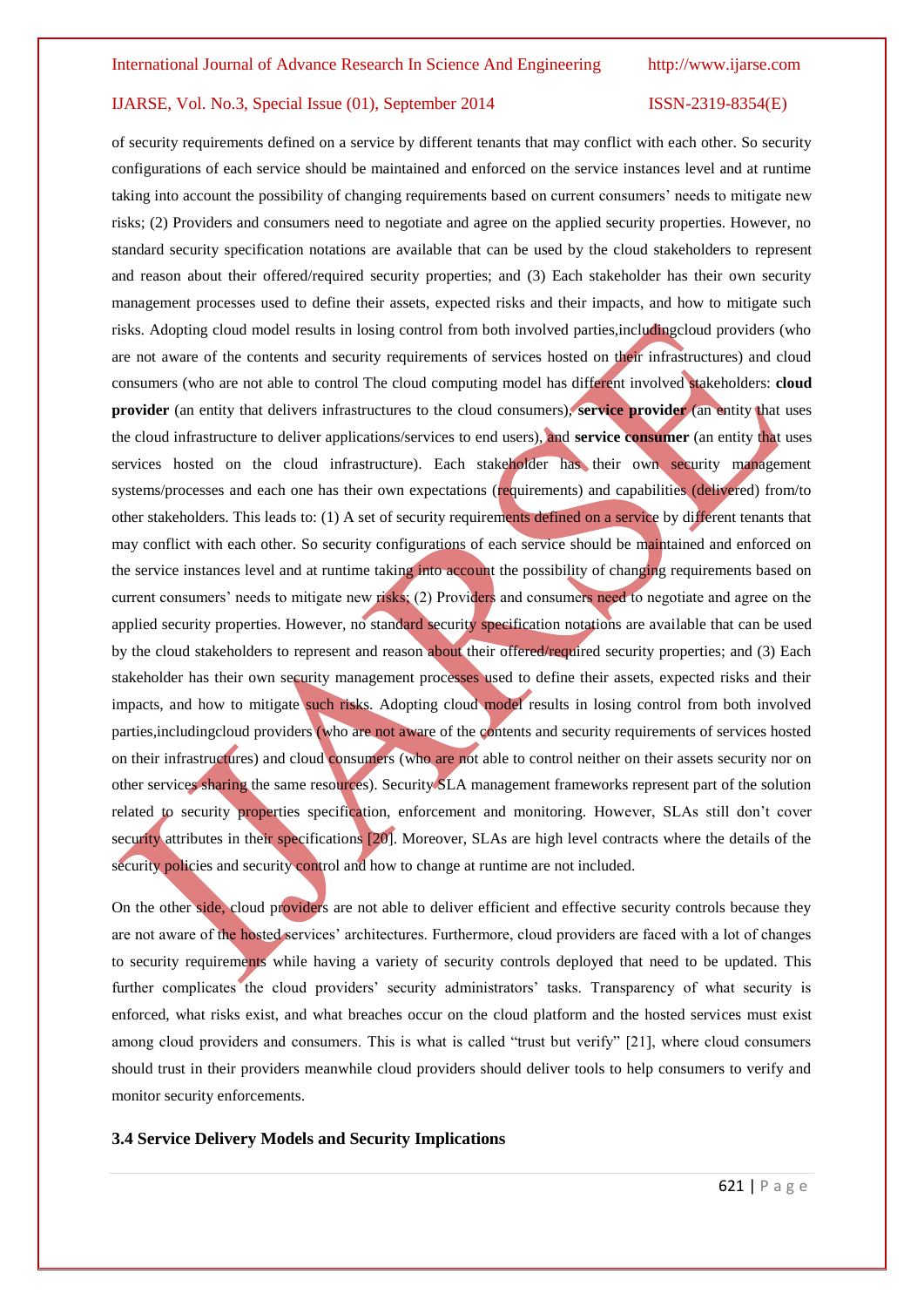We summarize the key security issues/vulnerabilities in each service delivery model. Some of these issues are the responsibility of cloud providers while others are the responsibility of cloud consumers.

**3.4.1 Security Issues in SaaS :** Following key security element should be carefully considered as an Integral part of the SaaS deployment process:

Data Security, Network Security, Data locality, Data integrity, Data access, Data Segregation, Authorization and Authentication Data Confidentiality, Web Application security Data Breaches, Virtualization vulnerability, Availability, Backup, Identity Management on sign-on process

#### **3.4.2 Security Issues in PaaS**

1. In PaaS, the provider might give some control to the people to build applications on top of the platform. But any security below the application level such as host and network intrusion prevention will still be in the scope of the provider.

2. Applications sufficiently complex to leverage an Enterprise Service Bus (ESB) need to secure the ESB directly, leveraging a protocol such as Web Service (WS) Security (Oracle, 2009). The ability to segment ESBs is not available in PaaS environments. Metrics should be in place to assess the effectiveness of the application security programs.

3. Hackers are likely to attack visible code, including but not limited to code running in user context. They are likely to attack the infrastructure and perform extensive black box testing. The vulnerabilities of cloud are not only associated with the web applications but also vulnerabilities associated with the machine-to-machine Service Oriented Architecture (SOA) applications.

### **3.4.3 Security Issues in IaaS**

Taking virtual machines, which contain critical applications and sensitive data, off premise to public and shared cloud environments creates security challenges for organizations that have relied on network perimeter defence as the main method to protect their data centre. It may also revoke compliance and breach security policies. OS Security issues also alive in IaaS . Following are the points which are considered in IaaS.[22]

### **3.4.4 Cloud Access Methods Security Issues**

Cloud computing is based on exposing resources over the internet. These resources can be accessed through (1) web browsers (HTTP/HTTPS), in case of web applications - SaaS; (2) SOAP, REST and RPC Protocols, in case of web services and APIs – PaaS and CML APIs; (3) remote connections, VPN and FTP in case of VMs and storage services – IaaS. Security controls should target vulnerabilities related to these protocols to protect data transferred between the cloud platform and the consumers.

#### **3.4.5 Cloud Management Security Issues**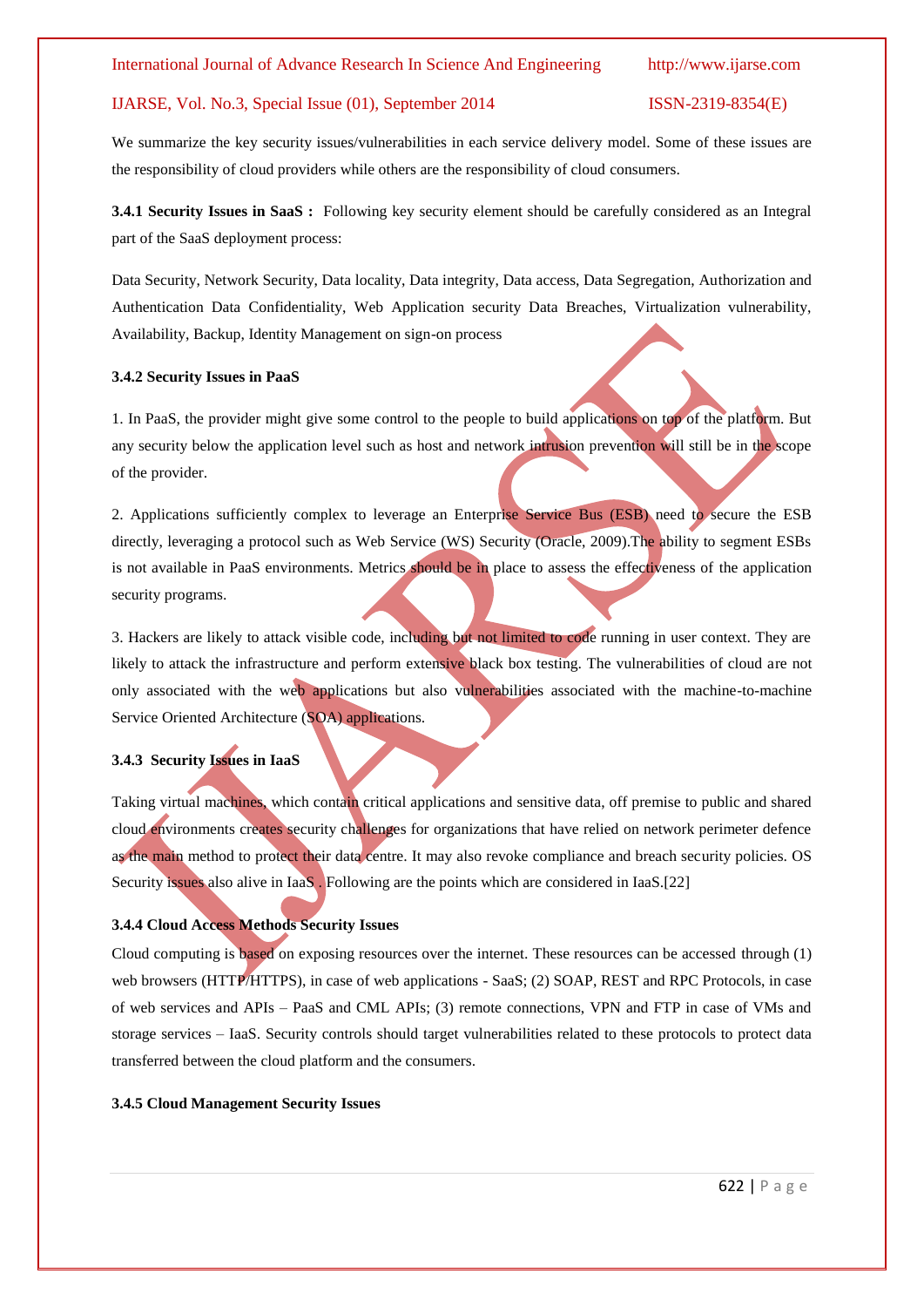The Cloud Management Layer (CML) is the "microkernel" that can be extended to incorporate and coordinate different components. The CML components include SLA management, service monitoring, billing, elasticity, IaaS, PaaS, SaaS services registry, and security management of the cloud. Such a layer is very critical since any vulnerability or any breach of this layer will result in an adversary having control, like an administrator, over the whole cloud platform. This layer offers a set of APIs and services to be used by client applications to integrate with the cloud platform. This means that the same security issues of the PaaS model apply to the CML layer as well.

### **3.5 Security Issues in the Cloud Deployment Models**

Each of the three ways in which cloud services can be deployed has its own advantages and limitations. And from the security perspective, all the three have got certain areas that need to be addressed with a specific strategy to avoid them.

### **3.5.1 Security issues in a public cloud**

In a public cloud, there exist many customers on a shared platform and infrastructure security is provided by the service provider. A few of the key security issues in a public cloud include:

1. The three basic requirements of security: confidentiality, integrity and availability are required to protect data throughout its lifecycle. Data must be protected during the various stages of creation, sharing, archiving, processing etc. However, situations become more complicated in case of a public cloud where we do not have any control over the service provider's security practices [23].

2. In case of a public cloud, the same infrastructure is shared between multiple tenants and the chances of data leakage between these tenants are very high. However, most of the service providers run a multitenant infrastructure. Proper investigations at the time of choosing the service provider must be done in order to avoid any such risk [23, 24].

3. In case a Cloud Service Provider uses a third party vendor to provide its cloud services, it should be ensured what service level agreements they have in between as well as what are the contingency plans in case of the breakdown of the third party system.

4. Proper SLAs defining the security requirements such as what level of encryption data should undergo, when it is sent over the internet and what are the penalties in case the service provider fails to do so.

Although data is stored outside the confines of the client organization in a public cloud, we cannot deny the possibility of an insider attack originating from service provider's end. Moving the data to a cloud computing environment expands the circle of insiders to the service provider's staff and subcontractors [25]. An access control policy based on the inputs from the client and provider to prevent insider attacks has been proposed in [26]. Policy enforcement implemented at the nodes and the data-centres can prevent a system administrator from carrying out any malicious action. The three major steps to achieve this are: defining a policy, propagating the policy by means of a secure policy propagation module and enforcing it through a policy enforcement module.

#### **3.5.2 Security issues in a private cloud**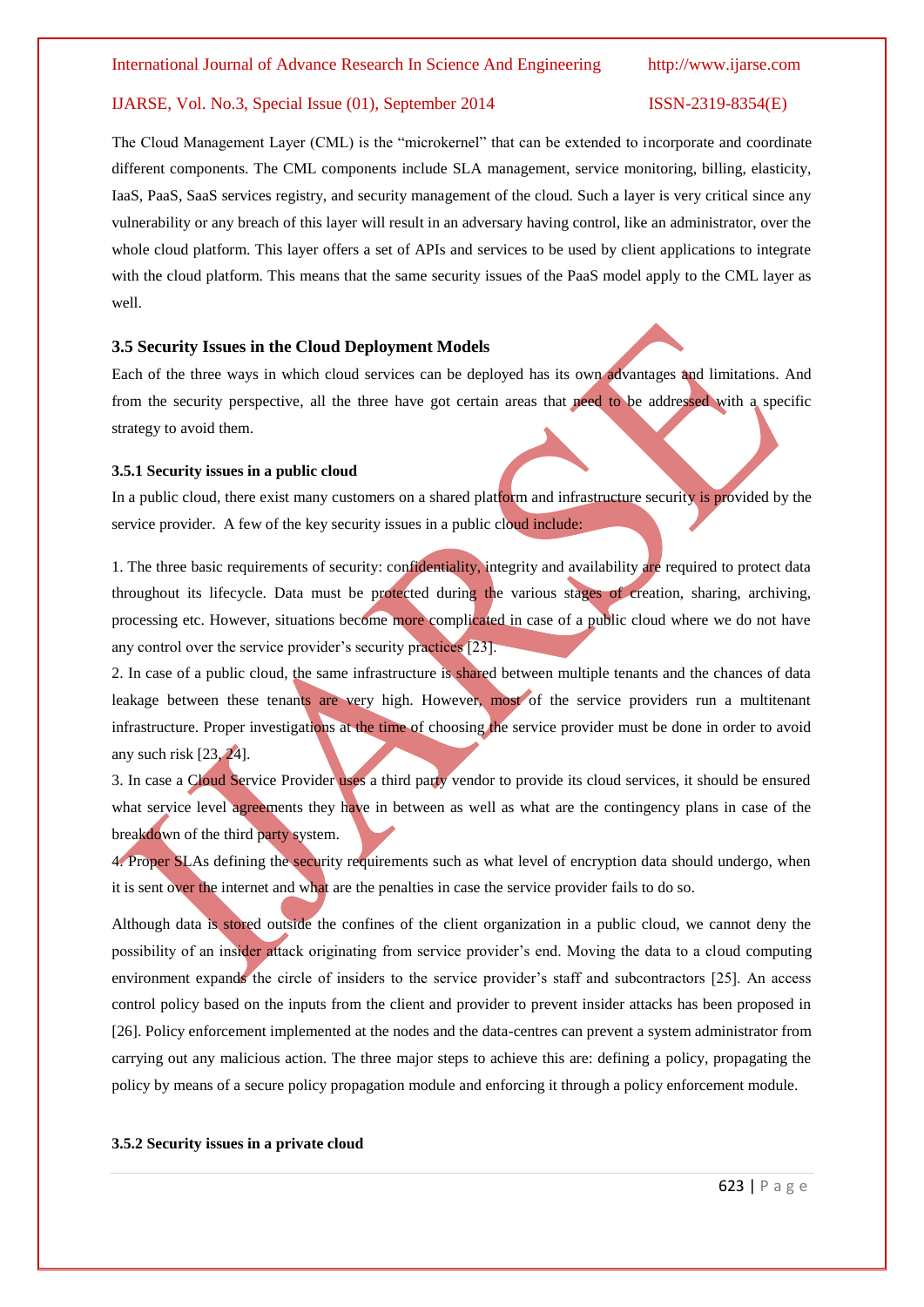A private cloud model enables the customer to have total control over the network and provides the flexibility to the customer to implement any traditional network perimeter security practice. Although the security architecture is more reliable in a private cloud, yet there are issues/risks that need to be considered:

- 1) Virtualization techniques are quite popular in private clouds. In such a scenario, risks to the hypervisor should be carefully analysed. There have been instances when a guest operating system has been able to run processes on other guest VMs or host. In a virtual environment it may happen that virtual machines are able to communicate with all the VMs including the ones who they are not supposed to. To ensure that they only communicate with the ones which they are supposed to, proper authentication and encryption techniques such as IPsec [IP level Security] etc. should be implemented [26].
- 2) The host operating system should be free from any sort of malware threat and monitored to avoid any such risk. In addition, guest virtual machines should not be able to communicate with the host operating system directly. There should be dedicated physical interfaces for communicating with the host.
- 3) In a private cloud, users are facilitated with an option to be able to manage portions of the cloud, and access to the infrastructure is provided through a webinterface or an HTTP end point. There are two ways of implementing a web-interface, either by writing a whole application stack or by using a standard applicative stack, to develop the web interface using common languages such as Java, PHP, Python etc. As part of screening process, Eucalyptus web interface has been found to have a bug, allowing any user to perform internal port scanning or HTTP requests through the management node which he should not be allowed to do. In the nutshell, interfaces need to be properly developed and standard web application security techniques need to be deployed to protect the diverse HTTP requests being performed.
- 4) While we talk of standard internet security, we also need to have a security policy in place to safeguard the system from the attacks originating within the organization. This vital point is missed out on most of the occasions, stress being mostly upon the internet security. Proper security guidelines across the various departments should exist and control should be implemented as per the requirements.

Thus we see that although private clouds are considered safer in comparison to public clouds, still they have multiple issues which if unattended may lead to major security loopholes as discussed earlier.

The hybrid cloud model is a combination of both public and private cloud and hence the security issues discussed with respect to both are applicable in case of hybrid cloud. A trust model of cloud security in terms of social security has been discussed in [103]. Social insecurity has been classified as multiple stakeholder problem, open space security problem and mission critical data handling problem. All these issues have been considered while proposing a cloud trust model also known as "Security Aware Cloud". Two additional layers of trust: internal trust layer and contracted trust layer have been proposed to enhance security in a cloud computing environment

#### **IV. CONCLUSION & FUTURE SCOPE**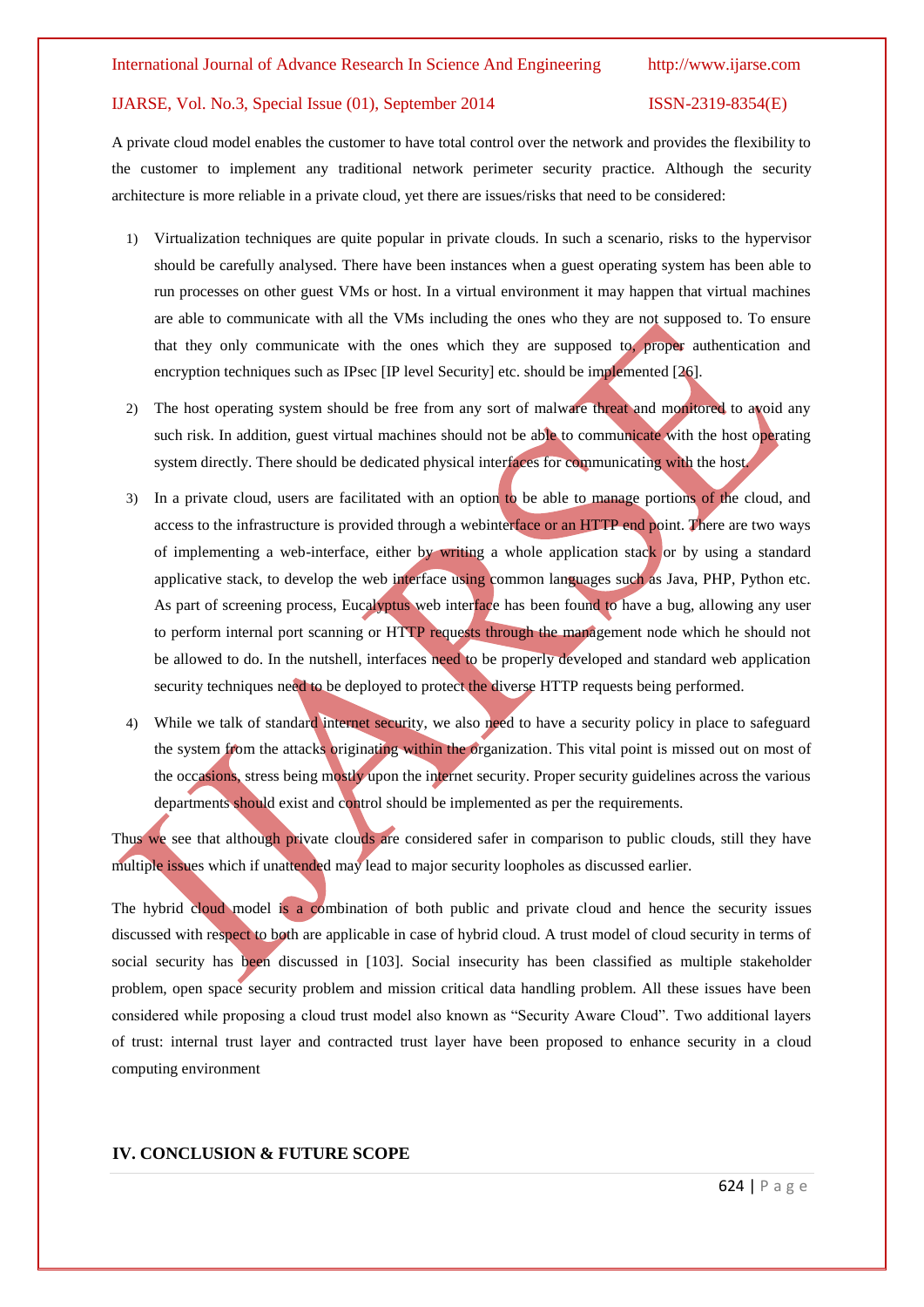The cloud computing model is one of the promising computing models for service providers, cloud providers and cloud consumers. But to best utilize the model we need to block the existing security holes. Based on the details explained above, Based on this discussion we recommend that cloud computing security solutions should be Focus on the problem abstraction, using model-based approaches to capture different security views and link such views in a holistic cloud security model, Inherent in the cloud architecture. Where delivered mechanisms (such as elasticity engines) and APIs should provide flexible security interfaces, Support for: multi-tenancy where each user can see only his security configurations, elasticity, to scale up and down based on the current context, Support integration and coordination with other security controls at different layers to deliver integrated security, Be adaptive to meet continuous environment changes and stakeholders needs. We are investigating in the cloud security management problem. Our objective is to block the hole arise in the security management processes of the cloud consumers and the cloud providers from adopting the cloud model. We propose to adopt an adaptive model-based approach in tackling the cloud security management problem. Models will help in the problem abstraction and the capturing of security requirements of different stakeholders at different levels of details. Adaptive-ness will help in delivering an integrated, dynamic and enforceable cloud security model. The feedback loop will measure the security status to help improving the current cloud security model and keeping cloud consumers aware with their assets' security status.

### **REFERENCES**

- [1] Peter Mell, and Tim Grance, "The NIST Definition of Cloud Computing," 2009, http://www.wheresmyserver.co.nz/storage/media/faq-files/cloud- def-v15.pdf , Accessed April 2010.
- [2] Peter Mell, Timothy Grance, "The NIST Definition of Cloud Computing", Jan, 2011[.http://docs.ismgcorp.com/files/external/Draft-SP-800-1](http://docs.ismgcorp.com/files/external/Draft-SP-800-)45\_cloud-definition.pdf
- [3] R. Maggiani, Communication Consultant, Solari Communication, "Cloud Computing is Changing Howwe Communicate", 2009 IEEE International ProfessionalConference, IPCC, pp. 1-4, Waikiki, HI, USA, July 19-22, 2009. ISBN: 978-1-4244-4357-4.
- [4] Harold C. Lin, Shivnath Babu, Jeffrey S. Chase, Sujay S. Parekh, "Automated Control in Cloud Computing:Opportunities and Challenges", Proc. of the 1stWorkshop on Automated control for data centres andclouds, New York, NY, USA, pp. 13-18, 2009, ISBN:978-1-60558-585-7
- [5] IDC, "IDC Ranking of issues of Cloud Computing model," Ed, 2009, http://blogs.idc.com/ie/?
- [6] Cloud Computing Use Case Discussion Group, "Cloud Computing Use Cases Version 3.0," 2010.
- [7] ENISA, "Cloud computing: benefits, risks and recommendations for information security,"2009,http://www.enisa.europa.eu/act/rm/files/deliverables/cloud-computing- risk-assessment,
- [8] Cloud Security Alliance (CSA). Available: <http://www.cloudsecurityalliance.org/>
- [9] BalachandraReddy Kandukuri, Ramakrishna Paturi and AtanuRakshit, "Cloud Security Issues," in Proceedings of the 2009 IEEE International Conference on Services Computing , 2009, pp. 517-520.
- [10] Kresimir Popovic , ZeljkoHocenski, "Cloud computing security issues and challenges," in The Third International Conference on Advances in Human-oriented and Personalized Mechanisms, Technologies, and Services , 2010, pp. 344-349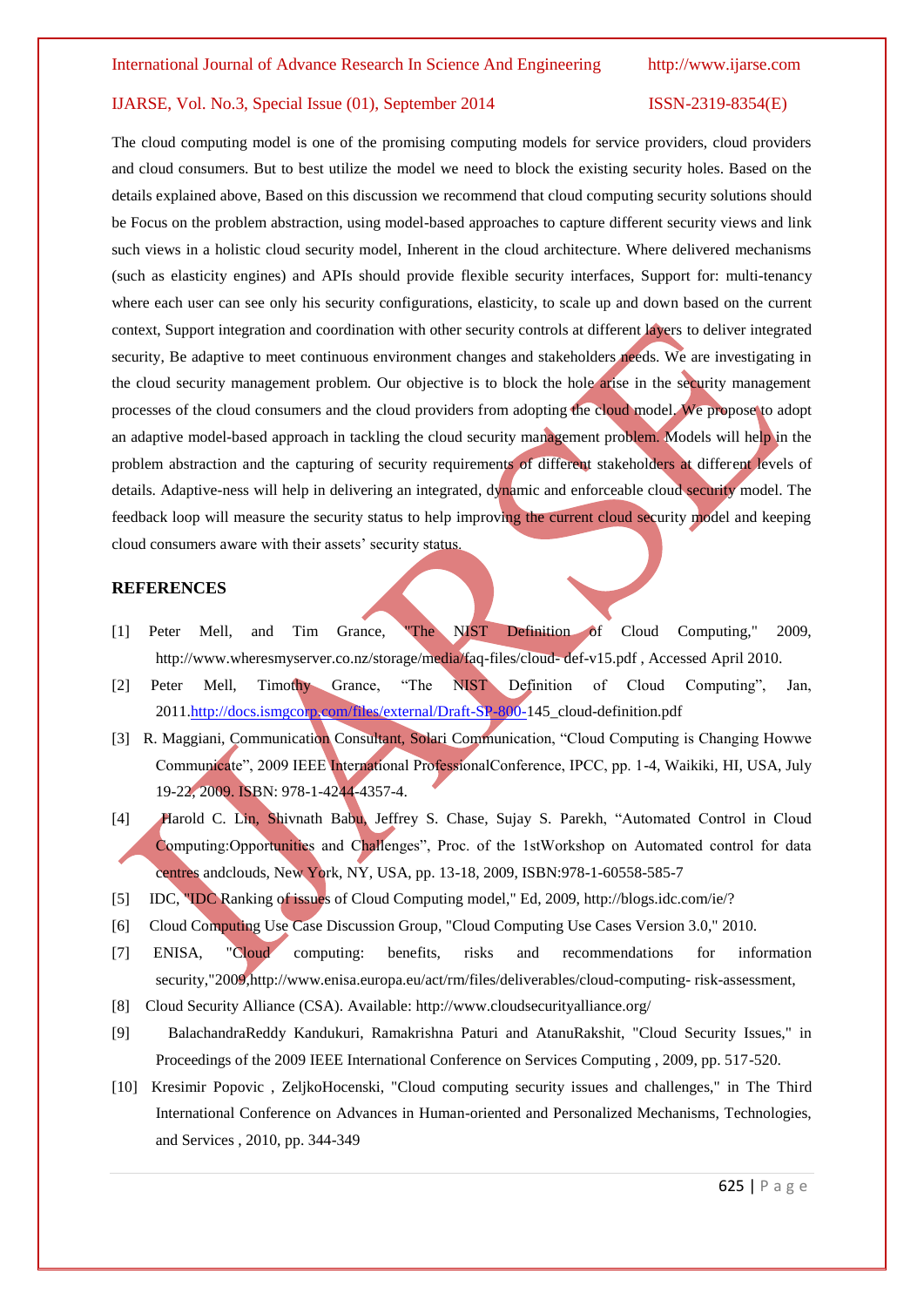#### International Journal of Advance Research In Science And Engineering http://www.ijarse.com

#### IJARSE, Vol. No.3, Special Issue (01), September 2014 ISSN-2319-8354(E)

- [11] Bernd Grobauer, Tobias Walloschek and ElmarStöcker, "Understanding Cloud-Computing Vulnerabilities," IEEE Security and Privacy, vol. 99, 2010.
- [12] S. Subashini, Kavitha, V., "A survey on security issues in service delivery models of cloud computing," Journal of Network and Computer Applications, vol. In Press, Corrected Proof.
- [13] Meiko Jensen, JorgSchwenk, Nils Gruschka, Luigi LoIacon, "On technical Security Issues in CloudComputing", Proc. of IEEE International Conference onCloud Computing (CLOUD-II, 2009), pp. 109-116,India, 2009.
- [14] B.P. Rimal, Choi Eunmi, I. Lumb, "A Taxonomy andSurvey of Cloud Computing Systems", Intl. JointConference on INC, IMS and IDC, 2009, pp. 44-51,Seoul, Aug, 2009. DOI: 10.1109/NCM.2009.218
- [15] Gaoyun Chen, Jun Lu and Jian Huang, Zexu Wu,"SaaAS The Mobile Agent based Service for CloudComputing in Internet Environment", Sixth InternationalConference on Natural Computation, ICNC 2010, pp.2935-2939, IEEE, Yantai, Shandong,China, 2010. ISBN: 978-1-4244-5958-2.
- [16] SangeetaSen, RituparnaChaki, "Handling Write LockAssignment in Cloud Computing Environment",Communications in Computer and Information Science,vol. 245, issue. 7, pp. 221-230, 2011. DOI: 10.1007/978-3-642-27245-5\_27
- [17] SenyKamara, Kristin Lauter, "Cryptographic cloudstorage", Lecture Notes in Computer Science, FinancialCryptography and Data Security, pp. 136-149, vol. 6054,2010.DOI: 10.1007/978-3-642-14992- 4\_13
- [18] S. Bhardwaj, L. Jain, and S. Jain, "Cloud computing: Astudy of infrastructure as a service (IAAS)",International Journal of engineering and informationTechnology, 2(1):60–63, 2010.
- [19] Thomas Ristenpart, EranTromer, HovavShacham, Stefan Savage, "Hey,you, get off of my cloud: exploring information leakage in third-partycompute clouds," presented at the Proceedings of the 16th ACMconference on Computer and communications security, Chicago, Illinois,USA, 2009.
- [20] Amazon .October, 2010).Amazon EC2 SLA.Available: http://aws.amazon.com/ec2-sla/
- [21] D. K. Holstein, Stouffer, K., "Trust but Verify Critical Infrastructure Cyber Security Solutions," in HICSS 2010, pp. 1-8.
- [22] PankajArora,RubalChaudhryWadhawan, Er. Satinder Pal Ahuja ,on Cloud Computing Security Issues in Infrastructure as a Service, International Journal of Advanced Research in Computer Science and Software Engineering , 2012
- [23] A. Verma and S. Kaushal, "Cloud Computing Security Issues and Challenges: A Survey", Proceedings of Advances in Computing and Communications, Vol. 193, pp. 445-454, 2011.DOI: 10.1007/978-3-642- 22726-4\_46
- [24] P. Sharma, S. K. Sood, and S. Kaur, "Security Issues in Cloud Computing", Proceedings of High Performance Architecture and Grid Computing, Vol. 169, pp. 36-45, 2011.DOI: 10.1007/978-3-642- 22577-2\_5
- [25] Wayne Jansen, Timothy Grance, "NIST Guidelines on Security and Privacy in Public Cloud Computing", Draft Special Publication 800-144, 2011. [http://csrc.nist.gov/publications/drafts/800-144/Draft-](http://csrc.nist.gov/publications/drafts/800-144/Draft-%20SP-800-144_cloud-computing.pdf) SP-800- [144\\_cloud-computing.pdf](http://csrc.nist.gov/publications/drafts/800-144/Draft-%20SP-800-144_cloud-computing.pdf)